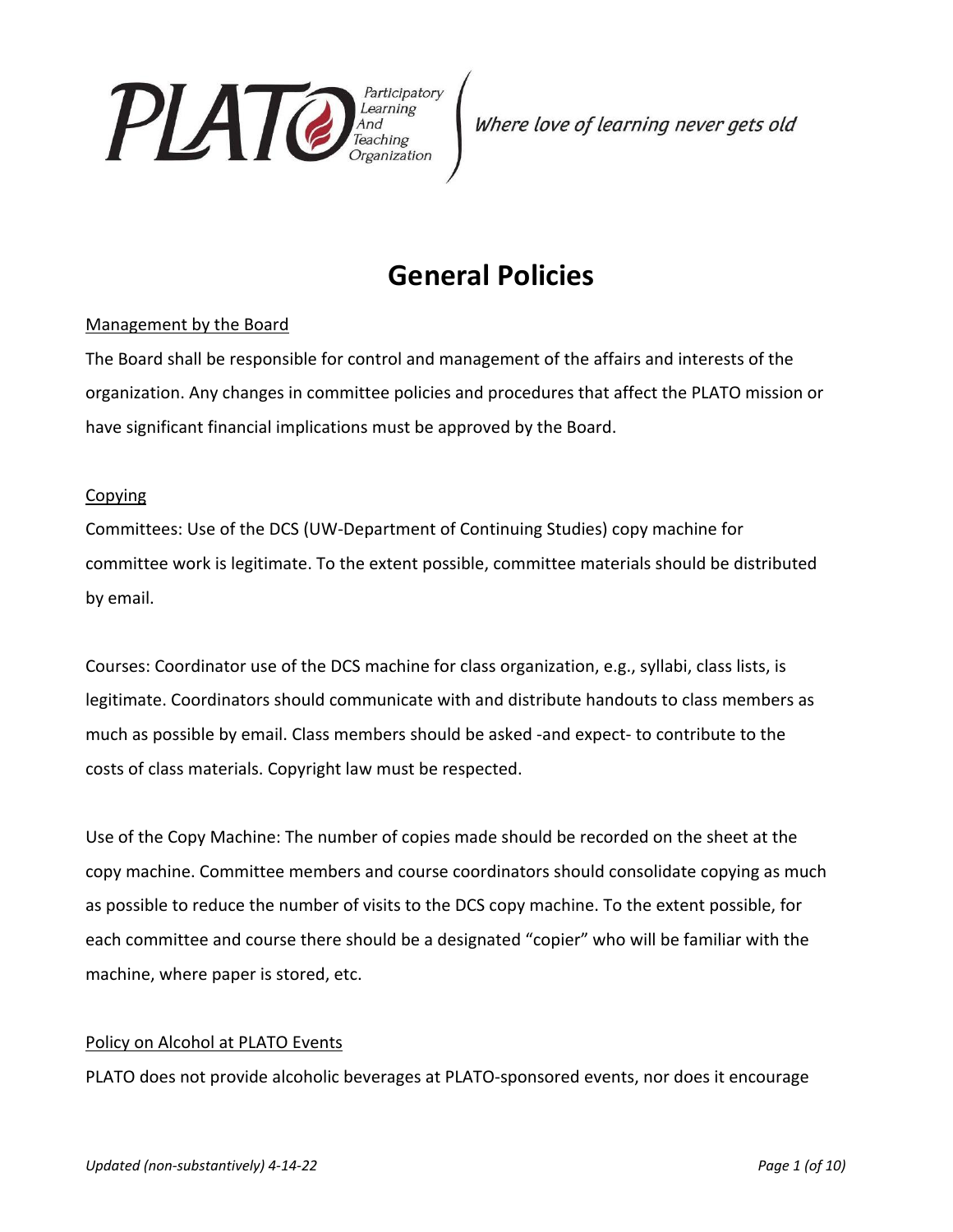members to bring their own alcoholic beverages to PLATO-sponsored events (e.g. No "bring your own bottle" statements on event announcements). This policy is not meant to prohibit individual members from purchasing alcoholic beverages at PLATO meal events where the site venue has a bar at which members can purchase alcohol with their own funds.

Exceptions to this policy must be explicitly approved in advance by the Board of Directors.

(Approved June 8, 2018)

## **FINANCIAL**

#### Nonprofit Status

PLATO is a nonprofit corporation organized under Wisconsin law and is recognized by the U.S. Internal Revenue Service as a tax-exempt organization under section 501(c)(3) of the Internal Revenue code.

# Memorandum of Agreement

PLATO is affiliated with the University of Wisconsin-Madison and its Department of Continuing Studies (DCS). UW-Madison and PLATO are parties to a Memorandum of Agreement (MOA) relating to the purchase of services from the University. This MOA is typically renegotiated every two years.

The MOA gives PLATO the option of operating directly with vendors or individuals from the University of Wisconsin-Madison Division of Continuing Studies. With transactions or contracts involving other entities within UW-Madison, or contract transactions such as bus trips, catering or facility use, with potential liability, PLATO members need to operate through UW-Madison Division of Continuing Studies and UW-Madison purchasing.

#### **Expenditures**

*Updated (non-substantively) 4-14-22 Page 2 (of 10)* For transactions involving outside vendors, PLATO members should ensure that the purchase or obligation they are undertaking is within the budget of the relevant committee. In general, financial transactions other than bus trips, catering or facility use (which involve potential liability) should be handled within PLATO's traditional mechanism for reimbursement, including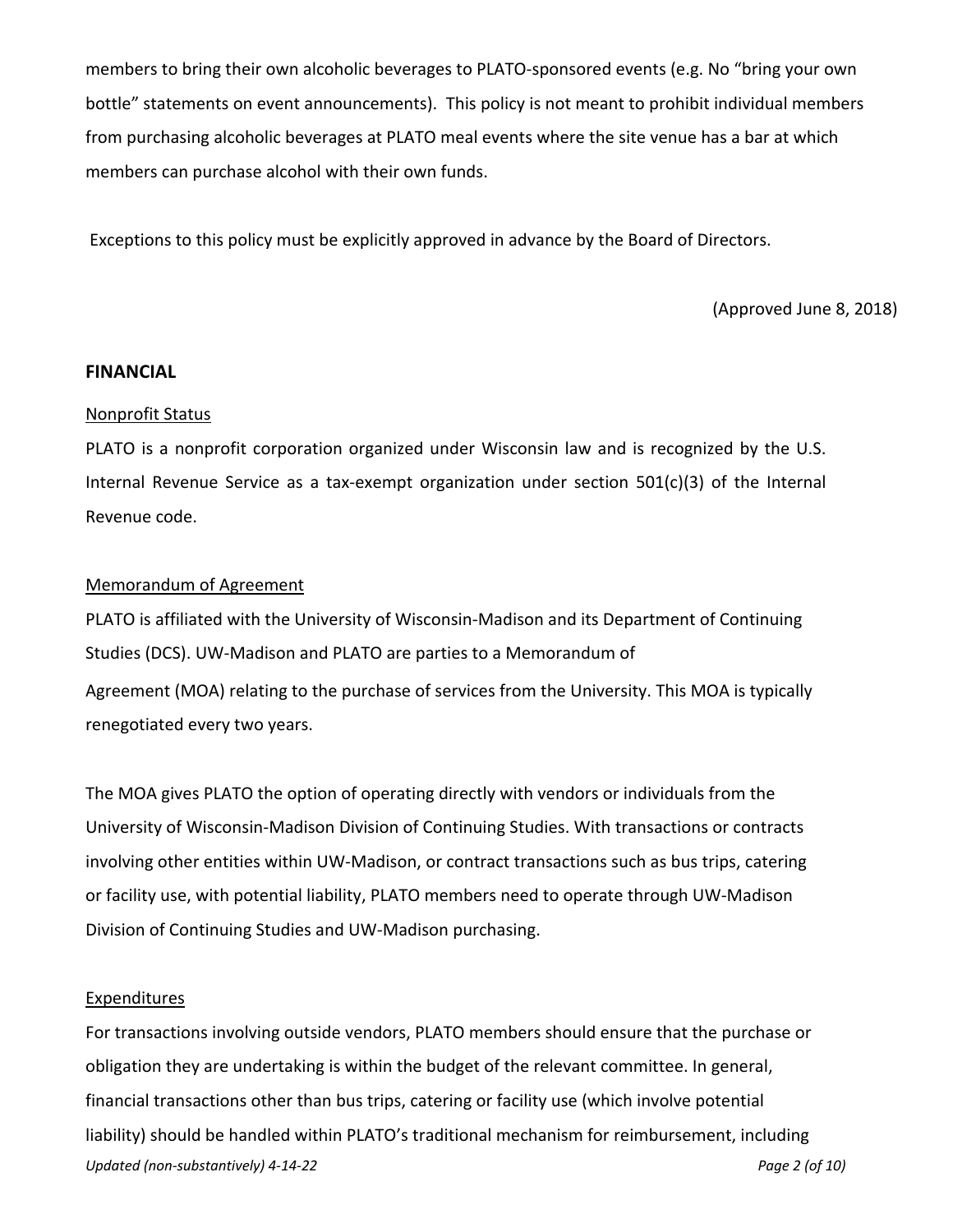obtaining committee chair approval for purchases over \$50 and forwarding invoices or receipts promptly to the PLATO Treasurer for payment or reimbursement.

Committees may spend budgeted funds without further approval. Committees wishing to make non-budgeted expenditures or spend on a budgeted item substantially in excess of the amount budgeted must obtain prior approval from the PLATO Board.

## **Budgets**

Each spring, the Treasurer, with input from committee chairs, shall submit a proposed budget for the following fiscal year for Board approval.

## Vehicle Rental

PLATO does not carry insurance for rental vehicles, thus it does not allow its officers, committee members or members to rent vehicles without a driver. For most PLATO events members drive their own vehicles. If it is desired to have members travel in one vehicle, various size vans and buses can be rented from commercial carriers such as Badger Bus, Van Galder/Coach USA and others that provide a driver and carry insurance. Because of the lack of insurance for PLATO there are no exceptions to this policy.

PLATO does not authorize nor encourage members to use their personal vehicles to give rides to other members. If a PLATO member chooses to give a ride to another member, they are doing so on their own, under their own insurance.

(Approved February 9, 2018)

#### Honoraria and Expenses

Honoraria policy generally falls into one of four categories as follows:

**Courses** – PLATO does not pay honoraria or expenses to speakers at courses.

**Special Event**s – the Special Events Committee has a budget overseen by the chairperson. Honoraria are sometimes built into the event cost and paid, often to a person's charity.

#### **PLATO Annual Meeting and Board authorized special activities** – these are overseen and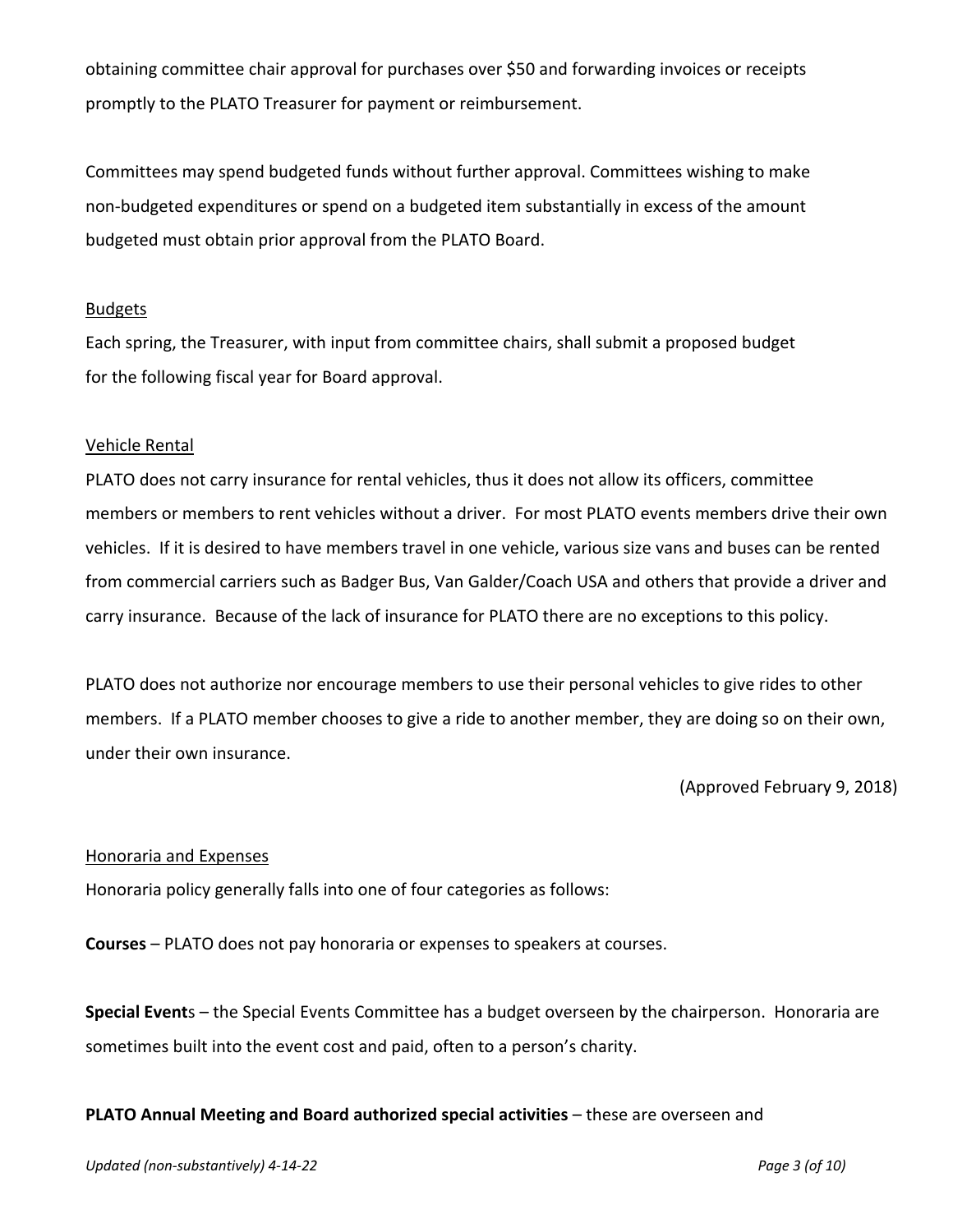approved by the Board.

**Volunteers** – honoraria or expenses are not paid to PLATO volunteers, with the exception of waiver of registration fees for trip organizers and assistants.

(Approved December 13, 2019)

# **CURRICULUM**

#### Course Approval

New courses may be proposed by any member, following procedures established by the Curriculum Committee.

The Curriculum Committee anticipates approving proposals for new and ongoing courses submitted by potential and current course coordinators. The committee reserves the right to reject any course. The decision will be based on a review of the course's content, the interests or experience of the individual coordinating the course, and his/her willingness to abide by PLATO policies in leading the course.

Course coordinators and presenters are volunteers and do not receive remuneration for teaching.

#### Course Host Locations

Venues for PLATO courses include, but are not restricted to: senior centers, residential communities, libraries, churches, community centers and banks. Sites meeting the needs of members typically provide the following:

- 1. Ample parking.
- 2. A location close to city bus lines.
- 3. Accessibility for the physically handicapped.
- 4. Connections for audio-visual equipment and/or internet access. The equipment may be owned by the facility, PLATO or the course coordinator. Fees paid to venues are determined by the PLATO Board.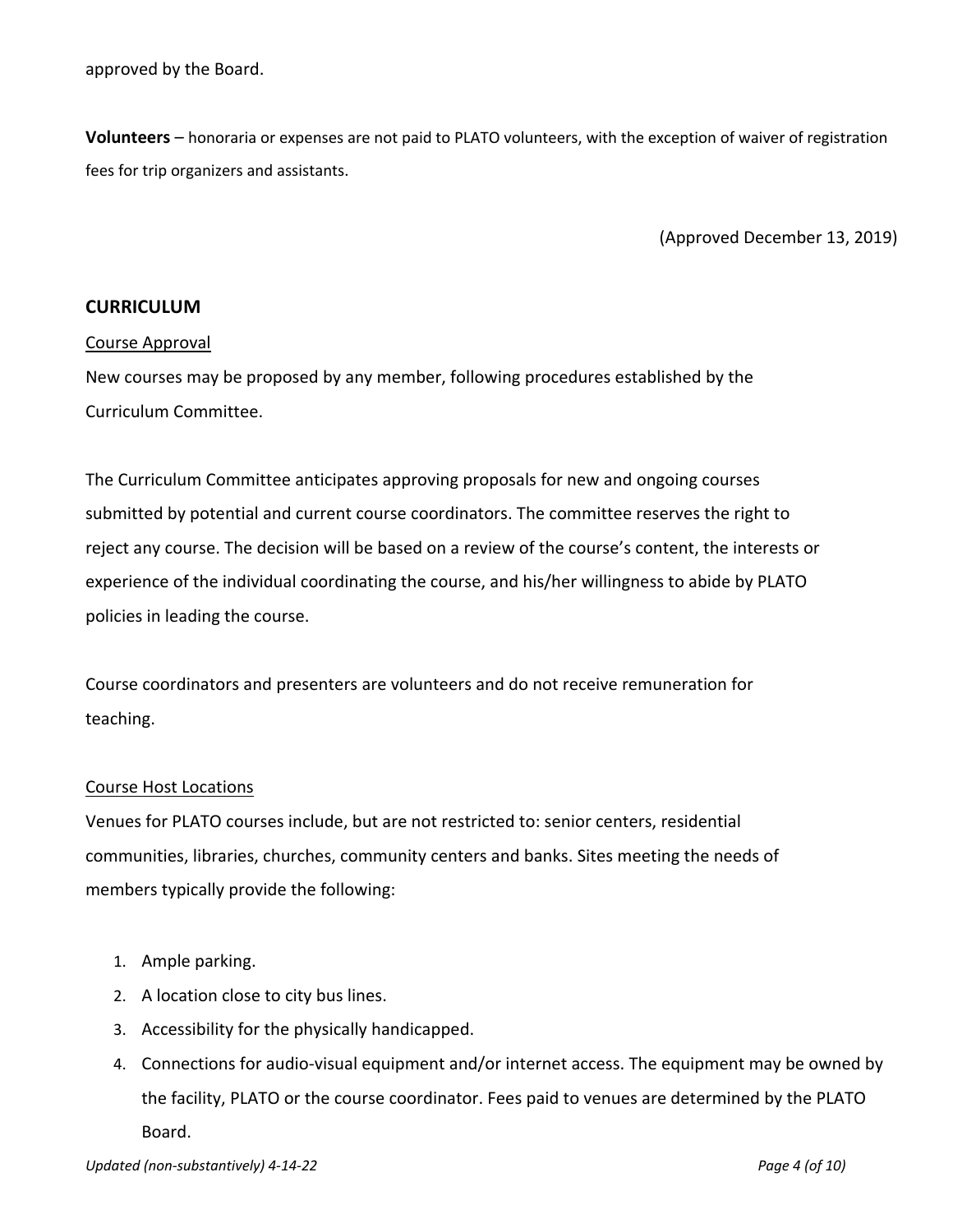## Nonmember Participation

Nonmembers may attend the first two sessions of a course at no cost, but if they intend to continue with the course, they should join PLATO by paying the appropriate fee. Residents of host facilities are exempt from fees when participating in PLATO activities at their residence.

# **SPECIAL EVENTS**

## Managing Inappropriate or Unsafe Behavior

PLATO is committed to providing a welcoming, safe and respectful environment for all participants in PLATO's many local activities and on its various out of town events such as bus trips.

Event Coordinators have the responsibility for promoting and maintaining this welcoming and safe environment. PLATO Event and Associate Trip Coordinators should have patience, understanding and an awareness of the physical challenges and disabilities that some adults may face.

When necessary, respectful dialogue concerning any perceived inappropriate behavior should be initiated. Individuals should be reminded of the negative effects of such behavior on their fellow participants. Participation may be denied, temporarily or permanently, if a participant has displayed a history of inappropriate behavior. Event and Trip Coordinators can expect the full support of the Special Events Committee Chair and PLATO Board should any formal action be necessary.

(Approved August 21, 2015; Updated September 15, 2017)

PLATO does not authorize external recordings of any PLATO function.

(Approved December 14, 2018)

#### Disability Issues

*Updated (non-substantively) 4-14-22 Page 5 (of 10)* PLATO fully values the Americans with Disabilities Act and welcomes people with disabilities at its events. However, PLATO's Event Coordinators and Bus Drivers do not provide assistance with boarding and exiting the bus, navigating the venues or with Activities of Daily Living such as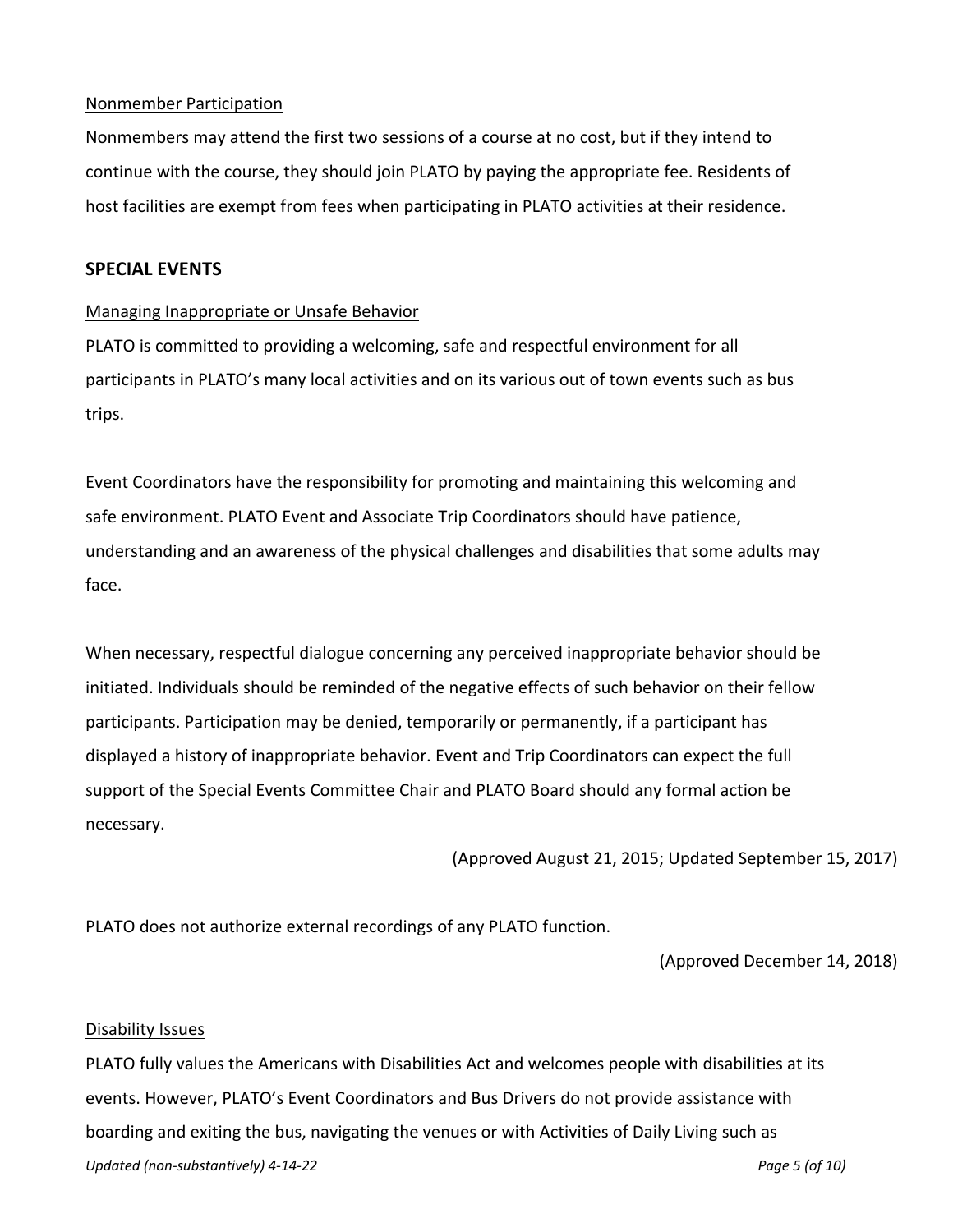eating, taking medications or using the rest room. Participants unable to manage these necessary activities themselves must bring, at their expense, a companion to assist them.

Committee members will assess all venues and trips regarding mobility and disability issues. Information about hearing assistance and general mobility issues such as wheelchair availability, many stairs or much walking should be provided with each event's promotional materials.

(Approved September 15, 2017)

# Nonmember Surcharge

Nonmember guests of PLATO members may participate in PLATO special events trips. Nonmember guest registration fees will include a surcharge to cover indirect costs. The fee will be a percentage of the member registration fee and be set to cover not less than the total of all indirect costs. The rate shall be set annually by the treasurer, in consultation with the Special Events chair.

(Approved December 13,2019)

# Bus Trip Accessibility

Participants must be able to climb steps to board and exit the bus. Those who need assistance should be advised to bring a friend to provide the required assistance. Trip organizers will not be responsible for providing this assistance. **Trip Registration materials will describe accessibility limitations.**

# Refunding Trip Cancellations

This policy provides guidelines for refunds when trips are canceled and to establish a restricted trips' account (RTA) to pay for refunds and to pay for potential annual trip operating losses.

- Whenever a decision is made by the PLATO trip coordinator(s) to cancel Special Events Trip due to unforeseen circumstances, such as weather, all paid participants shall be entitled to a full refund.
	- A surcharge representing a percentage of direct trip costs will be added to each participant's trip fee to help fund a RTA to offset losses when trip cancelations occur. The rate shall be set annually by the treasurer, in consultation with the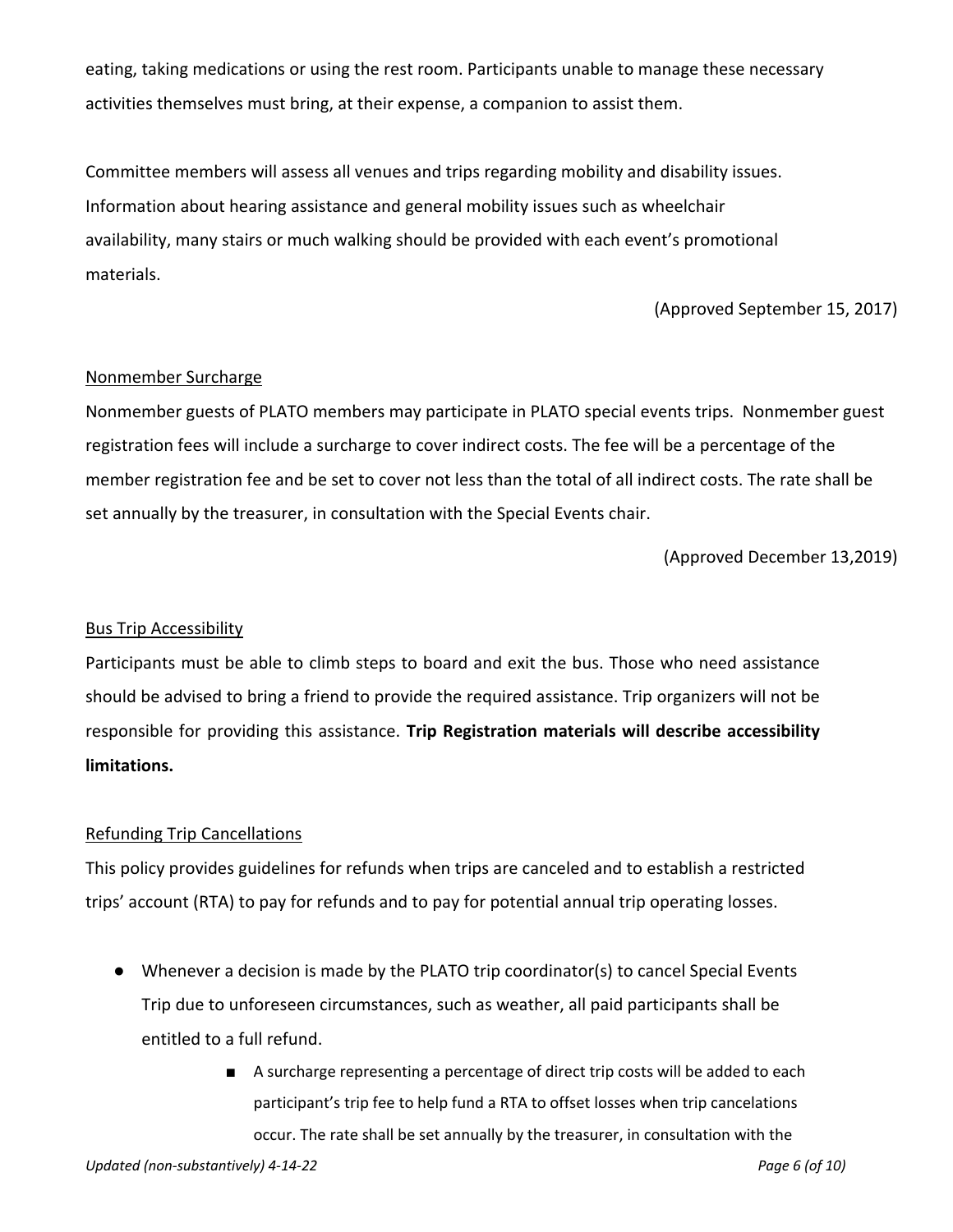Special Events chair. The RTA will only be charged for trips that require the advance purchase of non-refundable tickets.

- At the end of each fiscal year if there is an overall surplus of revenues over expenses for trips that surplus will be added to the RTA. If, at the end of the fiscal year there is an overall deficit of revenues and expenses, then that amount will be debited from the RTA, and added to the PLATO general revenues account.
- It is anticipated that there will be very few instances when trips will be canceled or that there will be overall annual operating losses for trips. Thus, it is anticipated that, over time, the RTA will accumulate sufficient funds to pay for these infrequent events. On an annual basis, the Treasurer, SE Chair, and the SE Trip Coordinator will review the status of the RTA to determine if adjustments to the surcharge or other actions need to be taken to preserve the adequacy of the funds available in the RTA.

(Approved December 13, 2019)

#### **MEMBERSHIP & COMMUNICATION**

#### Fee Waiver/Modification

A person who cannot afford the annual PLATO membership fee should contact the PLATO Administrative Assistant. The PLATO Administrative Assistant will offer the person the option of joining for a reduced fee (50% of the established membership fee). The PLATO Admin. Assistant will keep this information confidential, and will only report aggregate numbers. This option will need to be renewed annually by the member. A complete fee waiver may only be implemented in unusual situations and with the approval of the PLATO President.

#### Member Information and Privacy Policy

PLATO maintains the following information about its members: name, address, telephone number, email address, year of birth, how they learned about PLATO, their areas of interest,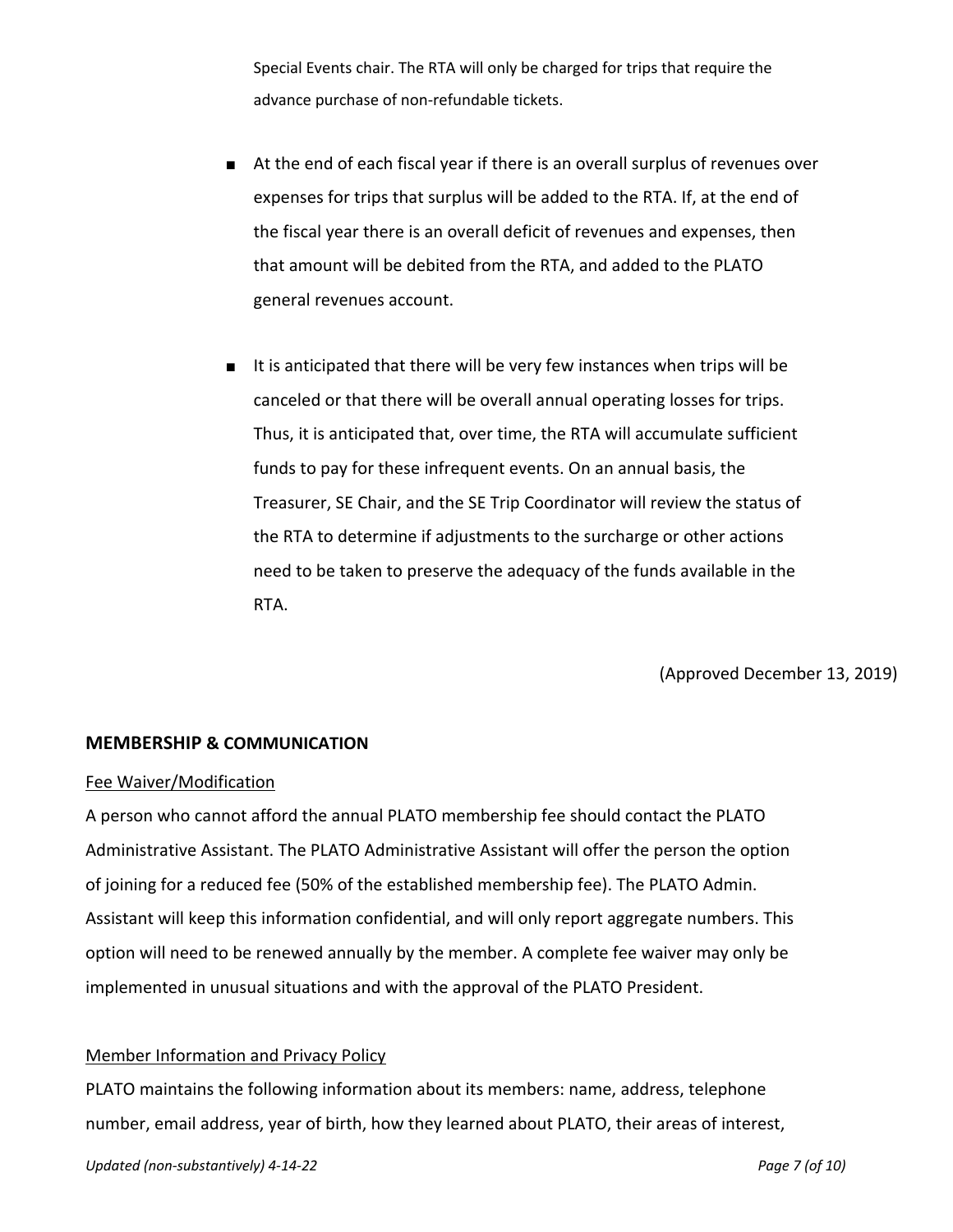whether they would be willing to share their knowledge and whether they would be willing to serve on a PLATO committee. Member information is stored in a secure database. PLATO only uses this information to benefit PLATO members. PLATO member information is never sold or provided to outside organizations for commercial purposes. This information may only be used for PLATO purposes.

(Approved September 19, 2014)

# Member Directory Listing

PLATO provides a member directory to facilitate communications among PLATO members. The directory lists the member's name, address, telephone number and email address. Members may designate which items should be displayed or opt out of being listed in the directory by contacting the PLATO office. The directory will be in electronic format. Members wishing a paper copy may contact the PLATO office to request that a copy be mailed to them not more than once a year.

(Approved September 19, 2014; Updated November 20, 2015)

The University of Wisconsin-Madison Library System may access the electronic membership directory to facilitate issuance of UW Library Courtesy Cards to PLATO Members (a PLATO membership benefit).

(Approved May 15, 2015)

#### Communications to Members

The primary means of communication from PLATO to its members shall be the Tuesday PLATO Update delivered via email. The Tuesday Update is designed to work in concert with the PLATO website. It should provide PLATO members with access to all the news they need to fully enjoy their membership. It also goes to other interested parties (non-PLATO members) who are added to the list at the request of the board. Whenever possible, the Update will contain a link to the PLATO website where readers can find fuller information. **PLATO's administrative staff shall have exclusive authority to send out e-mail communications.**

Under normal circumstances, **only one e-mail blast should be released in a week** out of respect for our members' time and to establish the weekly Updates as a predictable and meaningful vehicle of information.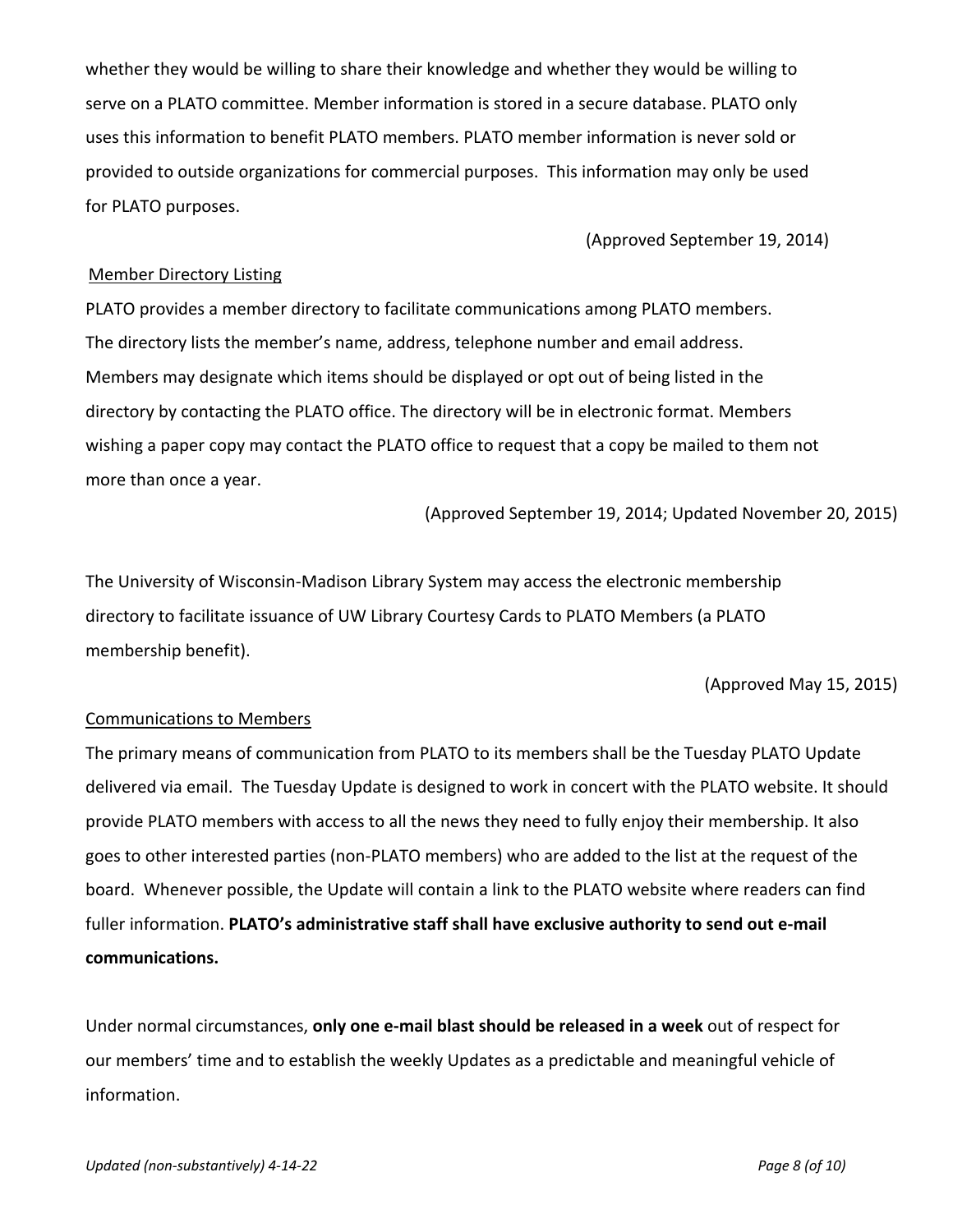On some occasions, the PLATO executive committee acting collectively or the PLATO president may authorize exceptions. The expectation is that these shall be few and the following list offers **guidelines to the executive committee regarding the circumstances in which it should consider granting an exception:**

- High priority organization-wide events and activities that need extra focus. An example would be: the opening of registration for courses at the beginning of a new semester.
- Organization-wide voting or an organization-wide poll or survey where a link is embedded and restricted to members. An example would be: ballots for election of officers or satisfaction surveys.
- Organization-wide events that require registration or a financial transaction. Examples would be: the Annual meeting or a fund development appeal.
- Sudden events of importance to members that were not known prior to the weekly update, but which would take place before the release of the following week's update.

**Emergency announcements** affecting health or safety should be made at the judgment of Staff without requiring executive committee or president's approval. An example might be: announcements of cancellations due to weather.

(Approved April 13, 2018)

# **FUND DEVELOPMENT**

#### Fund Development Expenses

The activities of the Fund Development Committee shall be entirely self-funded.

# **WEBSITE, MISSION, OBJECTIVES, AND GUIDELINES**

#### Mission Statement

The primary mission of the PLATO website is to provide members with accurate and timely information about PLATO's offerings and services. It and the PLATO Weekly Update email constitute the authoritative sources of PLATO communications. The secondary mission of the PLATO website is to provide information about PLATO to prospective members and the public.

# Objectives

1. To provide members and the public with relevant and timely information regarding PLATO and its programs